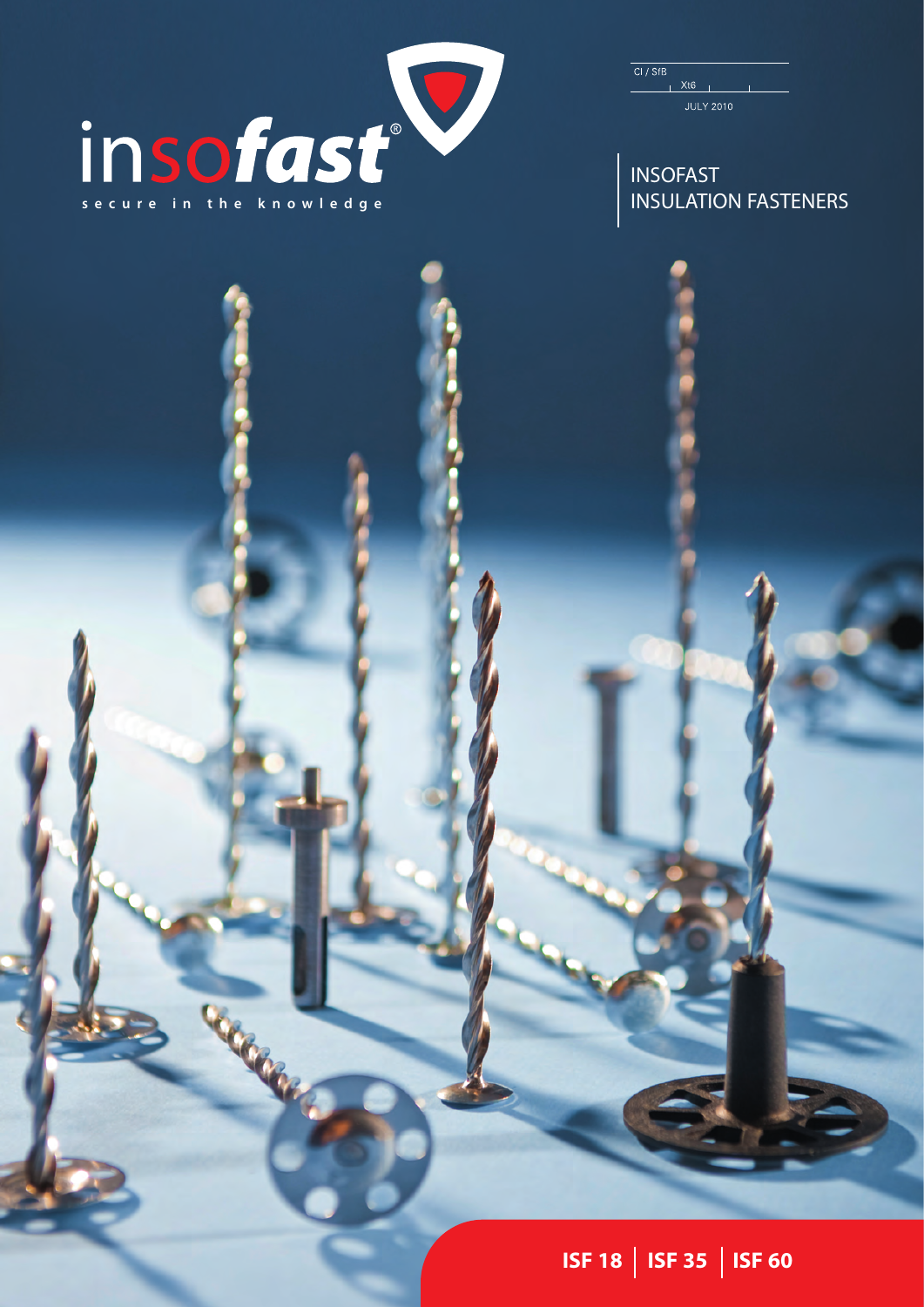

### TECHNICAL INFORMATION AND QUICK GUIDE

INSOFAST<sup>®</sup> is a family of high quality easy-to-use insulation fixings designed for specific applications in the construction industry.

### **INSOFAST<sup>®</sup> Retainers**

The range includes specially designed helical fasteners for fixing composite insulation boards to flats roofs (ISF18), for fastening fireproof insulation to walls and ceilings (ISF35) and for securing external wall insulation panels used in façade cladding systems (ISF60).

Each INSOFAST ® fastener has been purposedesigned specifically for its task and features a unique helical design, which causes the fastener to "corkscrew" into a variety of

substrates when driven in quickly and efficiently using a conventional hammer or a special hammer drill adapter.

All three patented INSOFAST<sup>®</sup> fasteners are highly versatile and can be used in most construction elements including concrete, brick, aircrete and timber. They are available in zinc galvanised carbon steel and in stainless steel for more aggressive or challenging environments.

> **Twistfix Ltd** 6th Floor, 8 Exchange Quay, Manchester M5 222 Regent Street, London, W1B 5TR **sales@twistfix.co.uk www.twistfix.co.uk**

**Insofast** fixings include genuine precision engineered Thor Helical shanks and are produced under licence of European Patent Numbers EP1307303 & EP1710372 ®

**technical helpline** 

**0845 123 6007 0845 123 6006 sales line**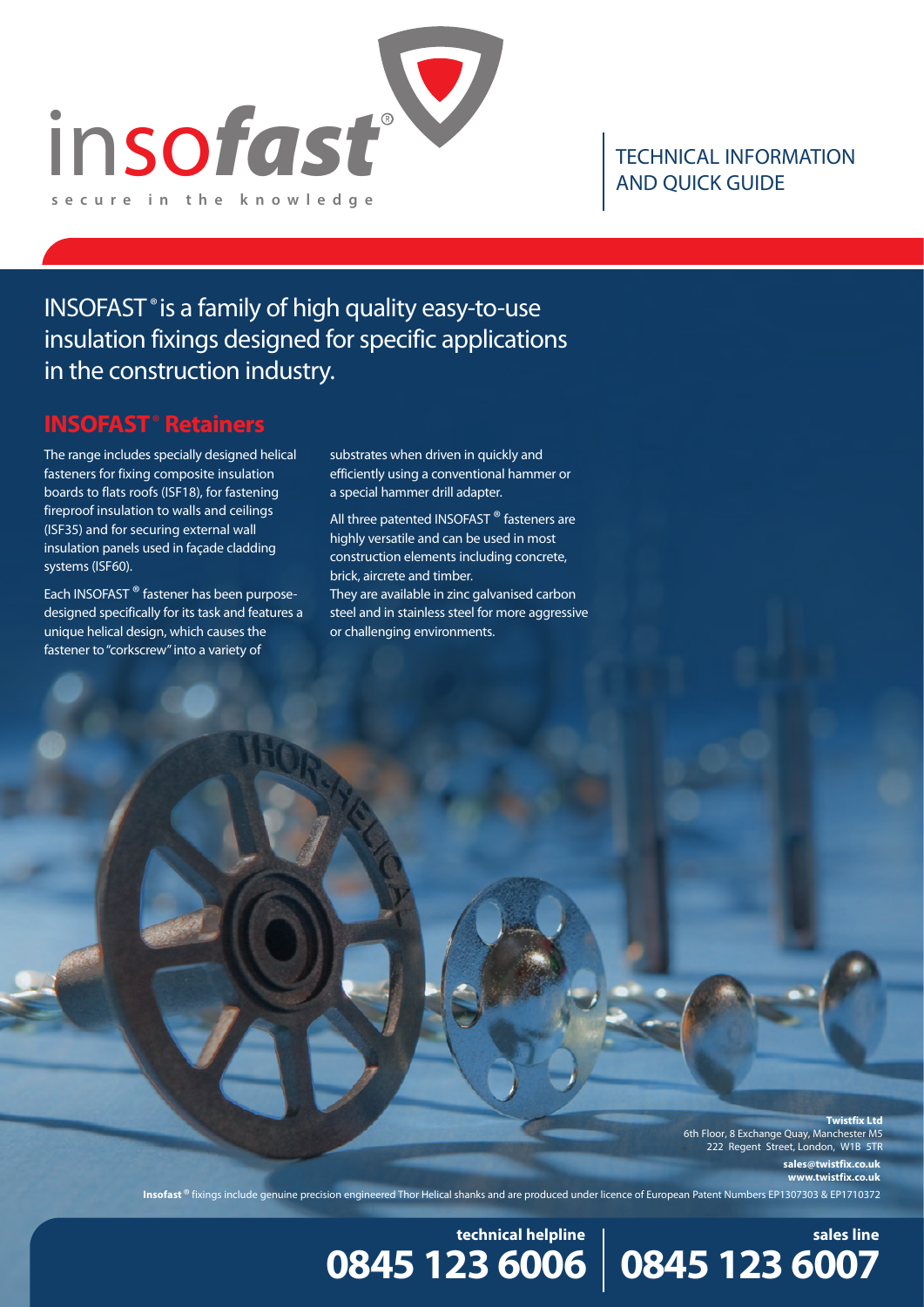

### WARM ROOF DECK FIXINGS

- **• QUICK AND EASY TO USE**
- **REDUCED COLD BRIDGING**
- **FEWER FIXINGS REDUCED LABOUR**
- **ALLEVIATES SPLITTING OF JOISTS OR RAFTERS**
- **HIGH DEGREE OF FIRE RESISTANCE**
- **SHALLOW DOME HEAD LEAVES NO SHARP EDGES**
- **FIX WITH HAMMER OR RAPID SDS DRILL ADAPTER**
- **DEPENDABLE PERFORMANCE**

### **Description**

A spiral shafted one-piece helical anchor with an 18mm dome head suitable for insulated flat roofing applications. The fasteners can be hammered in manually or by using a standard SDS hammer drill with a dedicated adapter.

The hardened cutting blades make the fasteners quick and easy to use, with a selftapping action providing a permanent, secure anchor.





### **Benefits**

The thermally-efficient spiral shaft has a much smaller cross sectional area than that of a solid shaft of equivalent diameter to minimise disturbance to the materials being used, reducing cold bridging potential and avoiding splitting or other damage.

ISF18 fasteners can be used without the need for pre-drilling, are as easy to use as conventional nail fixings and provide a firmer fix with reduced effort.

Suitable for all types of roofing board having a 6mm thick ply-face including Kingspan, Celotex, Xtratherm, Recticel and others.

![](_page_2_Picture_20.jpeg)

### **Product Specification**

| <b>Material</b>          | Zinc Plated AISI 1008 Steel    |
|--------------------------|--------------------------------|
|                          | Austenitic 304 Stainless Steel |
| <b>Diameter of Head</b>  | 18 <sub>mm</sub>               |
| <b>Diameter of Shank</b> | 7mm                            |
| <b>CSA of Shank</b>      | 9mm <sup>2</sup>               |
| <b>Pitch Accuracy</b>    | $< 0.5\%$                      |
| <b>Typical Load</b>      | 1mm Defl <sup>n</sup>          |
|                          | 681N (softwood joist)          |
| Available Lengths*       | 145mm                          |
|                          | (panel depth 85-110mm)         |
|                          | 170mm                          |
|                          | (panel depth 115-135mm)        |
|                          | 195mm                          |

(panel depth 140-160mm)

\* Based on minimum 35mm rafter / joist embedment

**Twistfix Ltd** 6th Floor, 8 Exchange Quay, Manchester M5 3EJ 222 Regent Street, London W1B 5TR

> **sales@twistfix.co.uk www.twistfix.co.uk**

**Insofast**® fixings include genuine precision engineered Thor Helical shanks and are produced under licence of European Patent Numbers EP1307303 & EP1710372

**0845 123 6006 technical helpline** 

**0845 123 6007 sales line**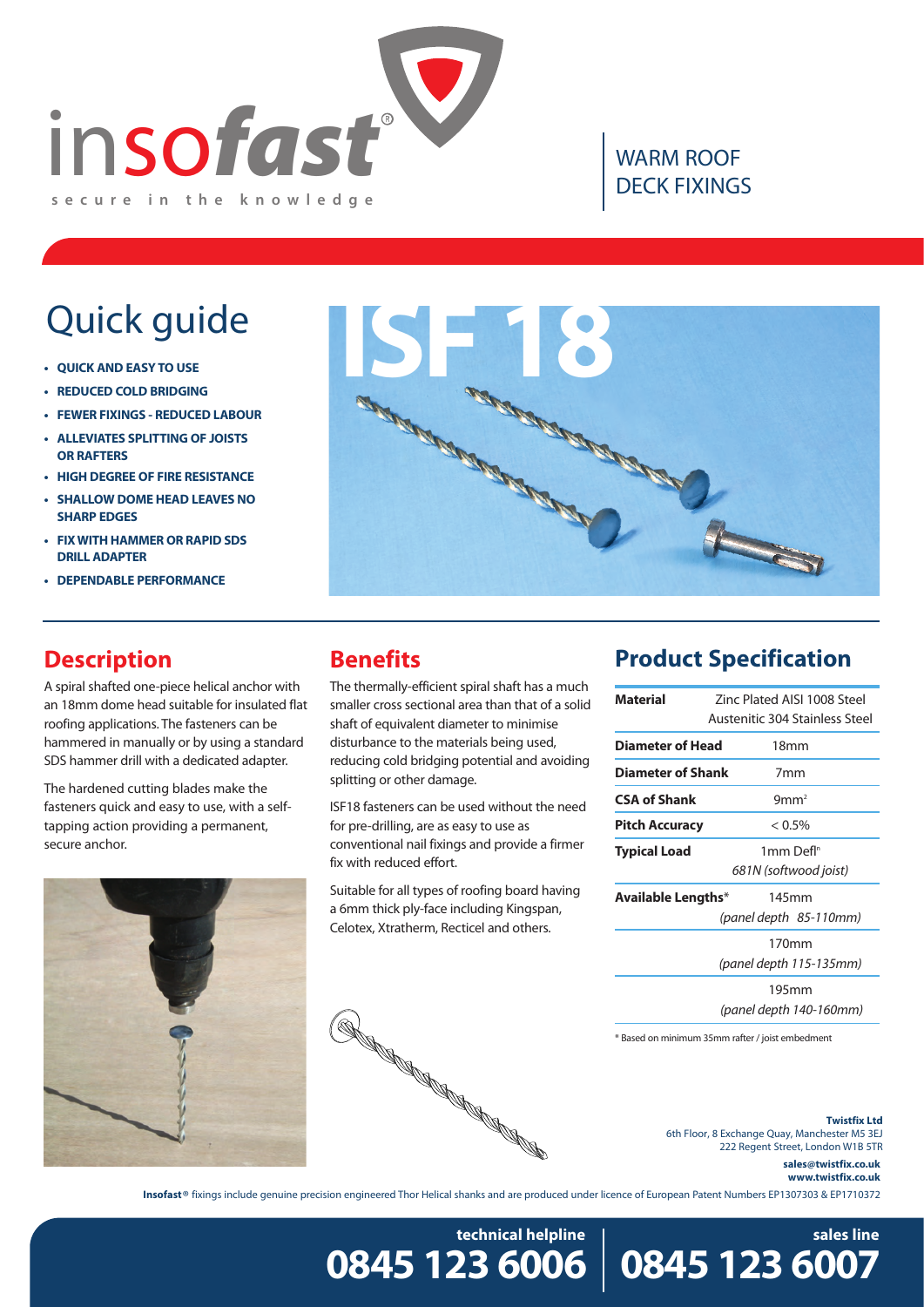![](_page_3_Picture_0.jpeg)

### FIRE RESISTANT INSULATION FASTENER

- **HIGH DEGREE OF FIRE RESISTANCE**
- **QUICK AND EASY TO USE**
- **FEWER FIXINGS REDUCED LABOUR**
- **REDUCED COLD BRIDGING**
- **DEPENDABLE PERFORMANCE**
- **HIGHLY VERSATILE IN A WIDE RANGE OF CONSTRUCTION MATERIALS**
- **FIX WITH HAMMER OR SDS DRILL ADAPTER**
- **FIXES INTO CONCRETE AND MASONRY WITH TINY PILOT HOLE**
- **FIXES DIRECTLY INTO LIGHTWEIGHT BLOCK AND TIMBER WITHOUT PRE-DRILLING**

### **Description**

A one-piece spiral shafted helical fastener having a 35mm perforated head specifically designed for fixing fireproof insulation boards to walls ceilings and soffits.

Fixed either manually using a conventional hammer or driven home using a hammer drill fitted with an SDS adapter. The fastener has a wide integral washer-like retaining head making it quick and easy to fix, with or without pilot holes.

![](_page_3_Picture_15.jpeg)

# Quick guide **ISF 35**

### **Benefits**

ISF35 fasteners are suitable for all types of fire resistant mineral wool insulation board including Rockwool, Saint Gobain Isover and Knauff. The metal fasteners provide a maximum fire resistance, continuing to hold up to temperatures approaching melting point.

The thermally efficient spiral shaft has a much smaller cross sectional area than that of a solid shaft of equivalent diameter to minimise disturbance to the materials being used and to reduce cold bridging potential

Where pilot holes are required, the anchors require very small pilot holes (5mm for brick or 6mm for structural concrete), minimising the invasive effects of larger drill bits and ensuring maximum integrity and performance of the insulation.

# **All Contractions**

### **Product Specification**

| Material                 | Zinc Plated AISI 1008 Steel<br>Austenitic 304 Stainless Steel |
|--------------------------|---------------------------------------------------------------|
| <b>Diameter of Head</b>  | 35mm                                                          |
| <b>Diameter of Shank</b> | 7 <sub>mm</sub>                                               |
| <b>CSA of Shank</b>      | 9mm <sup>2</sup>                                              |
| <b>Pitch Accuracy</b>    | $< 0.5\%$                                                     |
| <b>Typical Load</b>      | 1mm Defl <sup>n</sup>                                         |
|                          | 581N (concrete)                                               |
|                          | 622N (brick)                                                  |
|                          | 649N (aircrete)                                               |
| Available Lengths*       | 110 <sub>mm</sub>                                             |
|                          | (panel depth 40-70mm)                                         |
|                          | 145mm                                                         |
|                          | (panel depth 75-105mm)                                        |
|                          | 170mm                                                         |
|                          | (panel depth 105-130mm)                                       |
|                          | 200 <sub>mm</sub>                                             |
|                          | (panel depth 135-160mm)                                       |
|                          | * Based on minimum 40mm embedment into masonry                |

**Twistfix Ltd** 6th Floor, 8 Exchange Quay, Manchester M5 3EJ 222 Regent Street, London W1B 5TR

**0845 123 6007**

### **sales@twistfix.co.uk www.twistfix.co.uk**

**sales line** 

**Insofast**® fixings include genuine precision engineered Thor Helical shanks and are produced under licence of European Patent Numbers EP1307303 & EP1710372

**0845 123 6006 technical helpline**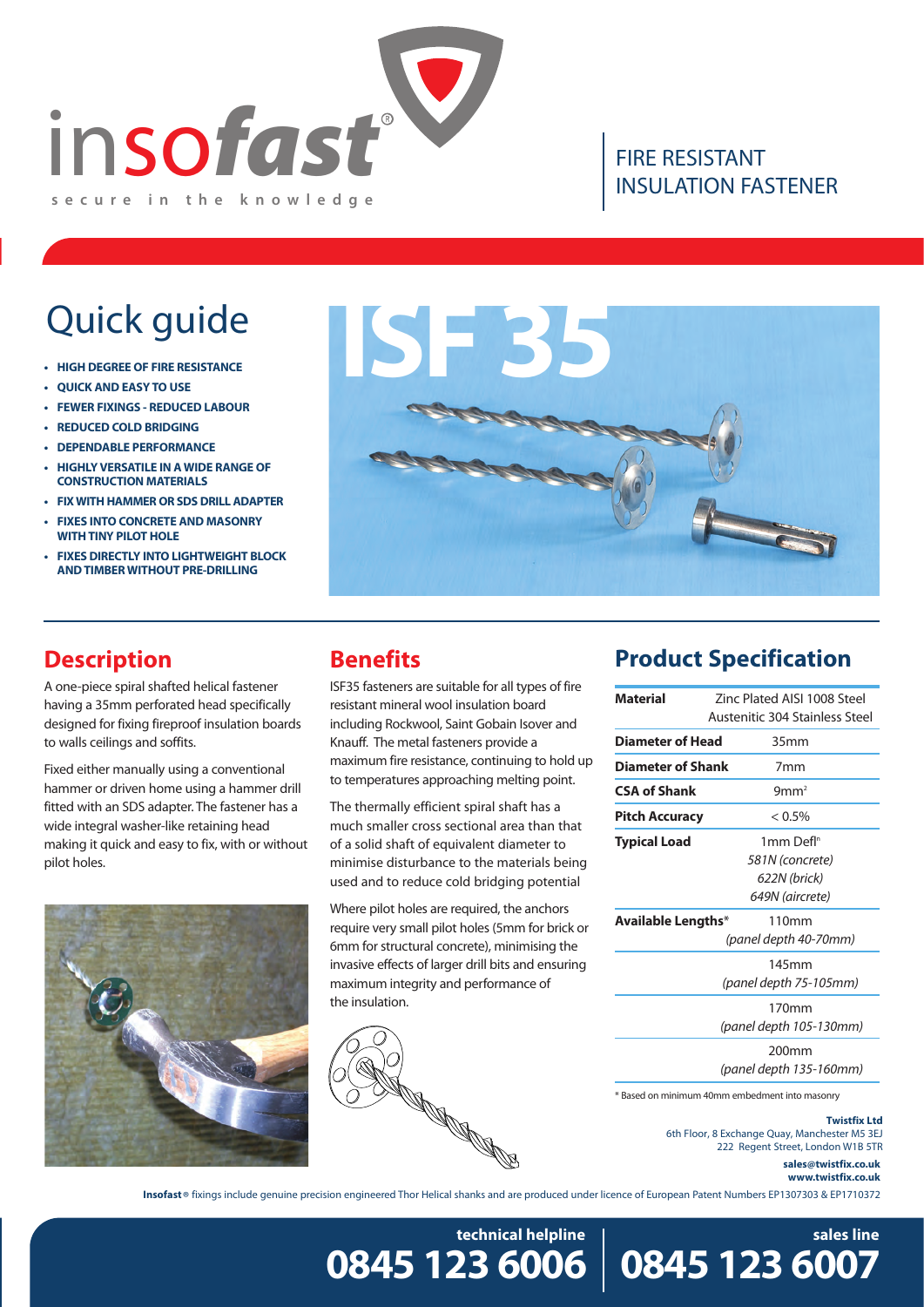![](_page_4_Picture_0.jpeg)

### EXTERNAL WALL INSULATION FASTENER

- **INTEGRAL THERMAL BREAK COLLAR**
- **QUICK AND EASY TO USE**
- **FEWER FIXINGS REDUCED LABOUR**
- **REDUCED COLD BRIDGING**
- **DEPENDABLE PERFORMANCE**
- **HIGHLY VERSATILE IN A WIDE RANGE OF CONSTRUCTION MATERIALS**
- **FIX WITH HAMMER OR SDS DRILL ADAPTER**
- **FIXES INTO CONCRETE AND MASONRY WITH TINY PILOT HOLE**
- **FIXES DIRECTLY INTO LIGHTWEIGHT BLOCK AND TIMBER WITHOUT PRE-DRILLING**

### **Description**

Patented INSOFAST<sup>®</sup> helical fixing with a 60mm diameter impact-resistant synthetic collar for securing external wall insulation in building refurbishment, thermal upgrades and new-build applications. Particularly well suited for fastening insulation to aircrete solid walls, for example fixing insulation to Thermalite, Celcon or Durox lightweight blocks

The fixing can be used with or without pilot holes and driven in using a conventional hammer or hammer drill fitted with an SDS adapter.

### **Benefits**

ISF60 fasteners are suitable for anchoring all commonly used types of external wall insulation board, including extruded polystyrene / EPS, Polyisocyanurate / PIR, mineral wool and phenolic foam.

They are the only anchors of their type approved for fixing into aircrete masonry without the need for pre-drilling. For other substrates, they require very small pilot holes (5mm for brick or 6mm for structural concrete), ensuring that the effectiveness and integrity of the insulation materials are not compromised.

![](_page_4_Picture_18.jpeg)

![](_page_4_Picture_19.jpeg)

### **Product Specification**

| <b>Material</b>           | Zinc Plated AISI 1008 Steel<br>Austenitic 304 Stainless Steel |
|---------------------------|---------------------------------------------------------------|
| <b>Diameter of Head</b>   | 60 <sub>mm</sub>                                              |
| <b>Diameter of Shank</b>  | 7mm                                                           |
| <b>CSA of Shank</b>       | 9mm <sup>2</sup>                                              |
| <b>Pitch Accuracy</b>     | $< 0.5\%$                                                     |
| <b>Typical Load</b>       | 1mm Defl <sup>n</sup>                                         |
|                           | 581N (concrete)                                               |
|                           | 622N (brick)                                                  |
|                           | 649N (aircrete)                                               |
| <b>Available Lengths*</b> | 140 <sub>mm</sub>                                             |
|                           | (panel depth 75-100mm)                                        |
|                           | 170mm                                                         |
|                           | (panel depth 105-130mm)                                       |

200mm

(panel depth 135-160mm)

\* Based on minimum 40mm embedment into masonry

**Twistfix Ltd** 6th Floor, 8 Exchange Quay, Manchester M5 3EJ 222 Regent Street, London W1B 5TR

### **sales@twistfix.co.uk www.twistfix.co.uk**

**sales line** 

**Insofast** ® fixings include genuine precision engineered Thor Helical shanks and are produced under licence of European Patent Numbers EP1307303 & EP1710372

**0845 123 6006 technical helpline** 

**0845 123 6007**

# Quick guide **ISF 60**

![](_page_4_Picture_31.jpeg)